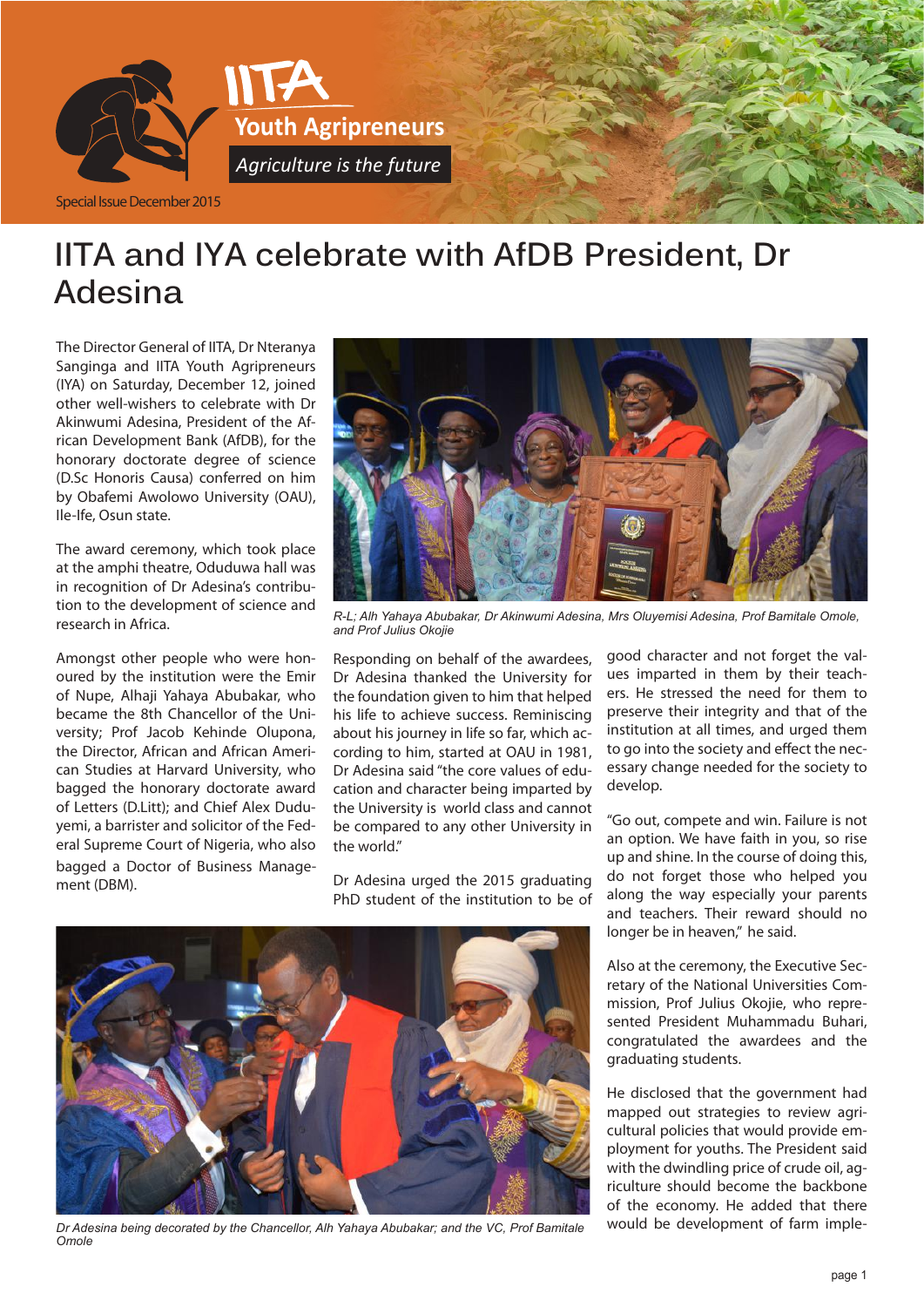ments that would make agriculture attractive to youths and also help farmers.

The Vice Chancellor of OAU, Prof Bamitale Omole said the institution would not compromise the standard of education being given to students. On the achievements of the institution, Prof Omole stated that about 5000 students graduated this year with about 136 conferred with PhD. Out of the 5000 students, 45 graduated with first class honours.

It will be recalled that Dr Adesina, an alumni of the University, also graduated from the department of Agricultural Economics with a first class honours in 1981. He was the first student to be awarded this distinction by the university.

Some officials of the African Development Bank were also present at the

event to felicitate with Dr Adesina.

Dr Adesina will again receive an honorary award on Saturday 19 December at the Adekunle Ajasin University, Akungba.

On their part, the youth agripreneurs made use of the opportunity to showcase their products at an exhibition stand in the University during the event.

### **Photo gallery: Honorary Doctorate Degree Award to Dr Adesina at OAU**



*L-R: Minister for Agriculture, Audu Ogbeh; and Deputy Governor of Osun* 



*State, Mrs Titi Laoye-Tomori R-L: Mrs Oluyemisi Adesina, Dr Nteranya Sanginga, and Dr Chris Akem*





*L-R: Mrs Adesina, Dr Akinwumi Adesina, and Mrs Bisi Fayemi R-L: The awardees, Dr Akinwumi Adesina, Prof Jacob Olupona, and Chief Alex Duduyemi* 



*IITA Youth Agripreneurs with officials of African Development Bank (AfDB)*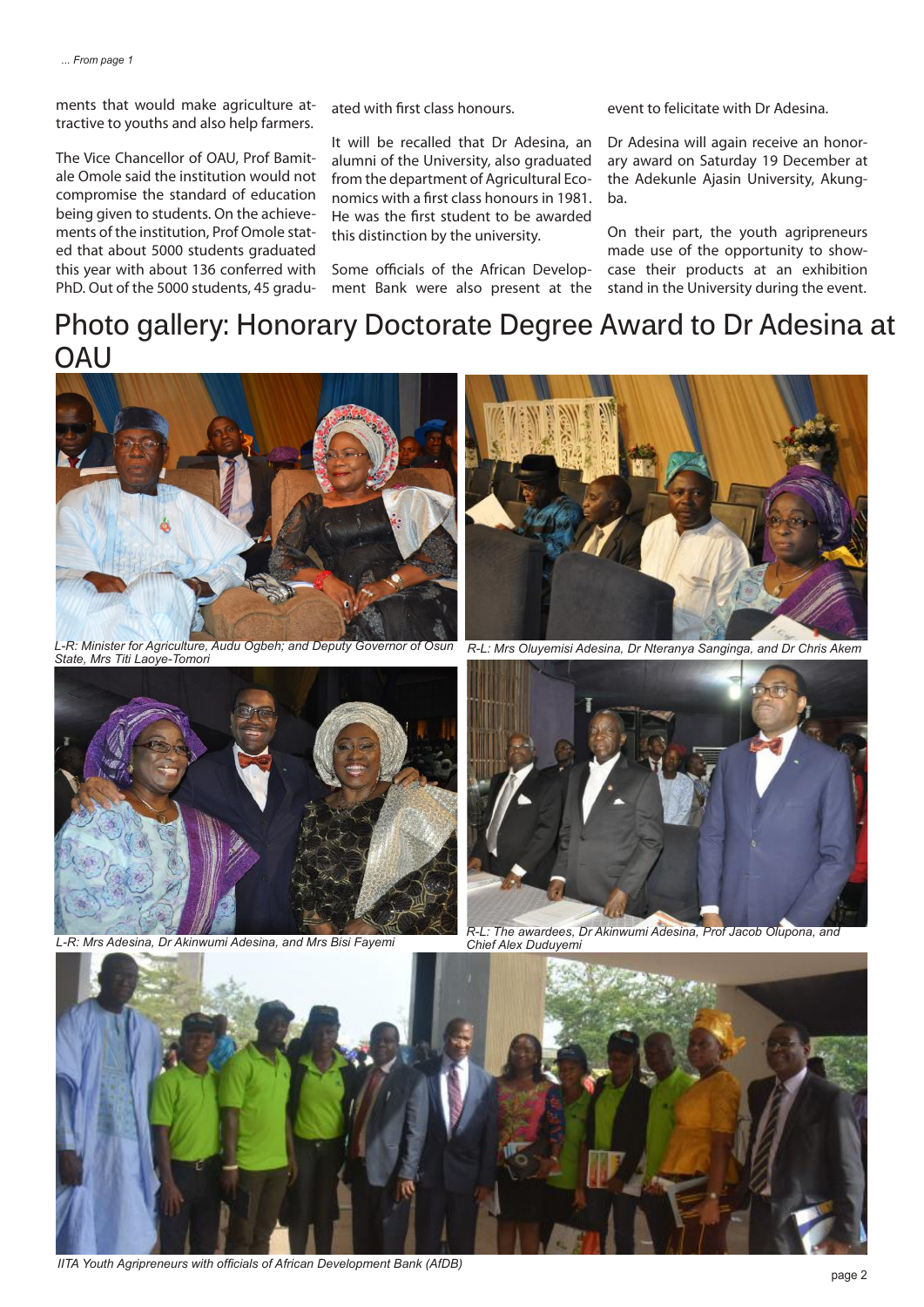

*Dr Adesina and the Ooni of Ife, Adeyeye Enitan Ogunwusi L-R: Dr Adesina and the Minister of Agriculture, Audu Ogbeh*







*Dr Adesina at IYA's exhibition stand L-R: Dr Sanginga and Dr Adesina*

## **Who is Akinwumi Adesina?**

Akinwumi Ayodeji Adesina is the 8th elected President of the African Development Bank Group. He was elected to the position on May 28, 2015 by the Bank's Board of Governors at its annual meetings in Abidjan, Côte d'Ivoire.

He took office at the Bank's headquarters in Abidjan on September 1, 2015 and will serve an initial five-year term. Adesina, 55, is a distinguished development economist and agricultural development expert with 25 years of international experience. He is the first Nigerian to serve as President of the AfDB.

Adesina served as Nigeria's Minister of Agriculture and Rural Development from 2011 to 2015, during which he implemented bold policy reforms in the fertilizer sector and pursued innovative agricultural investment programs to expand opportunities for the private sector.

He was previously Vice-President (Policy and Partnerships) of the Alliance for

a Green Revolution in Africa (AGRA). He was also Associate Director (Food Security) at the Rockefeller Foundation in New York, where he worked for a decade (1998-2008) in senior leadership positions, including as Regional Office Director and Representative for Southern Africa.

Adesina was Principal Economist and Social Science Research Coordinator for the International Institute of Tropical Agriculture (IITA), Principal Economist and Coordinator of the West Africa Rice Economics Task Force at the West Africa Rice Development Association (WARDA) and an Assistant Principal Economist at the International Crop Research Institute for the Semi-Arid Tropics (ICRISAT). From 2008 to 2010, Adesina was the President of the African Association of Agricultural Economists.

Adesina has received a number of global awards for his leadership and work in agriculture. In 2010, United Nations Secretary General Ban Ki-moon ap-

pointed him as one of 17 global leaders to spearhead the Millennium Development Goals, along with Bill Gates, the Spanish Prime Minister, and the President of Rwanda. He was named Person of the Year by Forbes Africa magazine in 2013.

Adesina earned a first-class honours Bachelor's degree in Agricultural Economics from the University of Ife, Nigeria in 1981. In 1988 he completed a PhD in Agricultural Economics at Purdue University in the United States, where he won the Outstanding PhD Thesis Award for his research work. He also won the prestigious Rockefeller Foundation Social Science Post-Doctoral Fellowship in 1988, which launched his international career in global agricultural development.

Born on February 6, 1960, Adesina speaks fluent French and English.

*Source: African Development Bank (AfDB)*